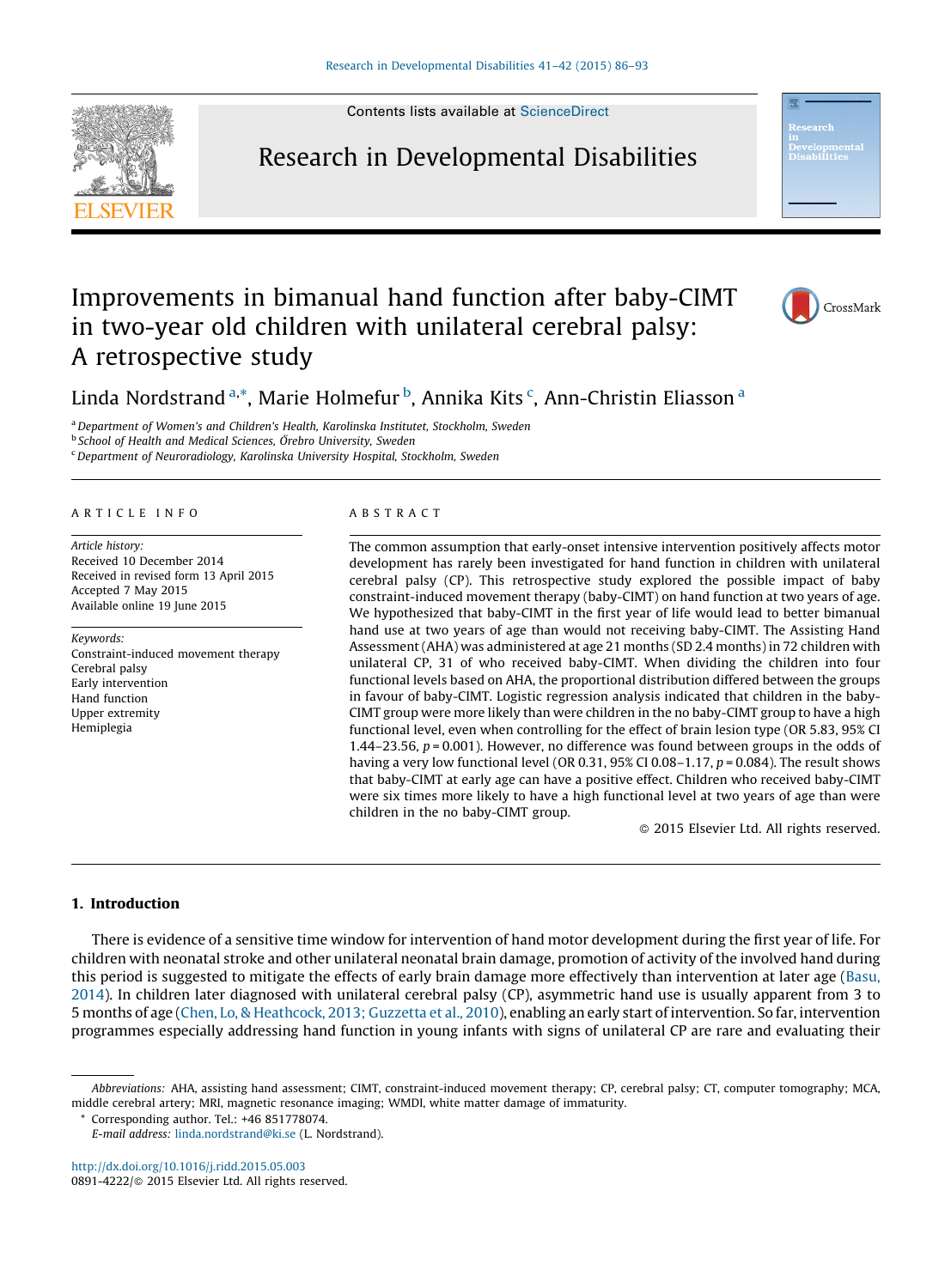<span id="page-1-0"></span>effects is difficult (Lowes et al., 2013; Spittle, Orton, [Anderson,](#page-7-0) Boyd, & Doyle, 2012). Retrospectively investigating a group of older children who were involved in a hand treatment programme before one year of age is a first step towards increased knowledge of the impact of early motor intervention.

The theoretical basis for early intervention of hand function is that intervention during the sensitive window of activitydependent motor system plasticity preserves the typical pattern of development of descending motor pathways to the hands (Basu, 2014; Friel, Chakrabarty, Kuo, & Martin, 2012; Martin, [Chakrabarty,](#page-6-0) & Friel, 2011; Martin, Friel, Salimi, & Chakrabarty, [2007](#page-6-0)). Ipsilateral corticospinal pathways are typically present at birth but retract during the first years of life due to competition for synaptic space from contralateral corticospinal pathways (Eyre et al., [2007\)](#page-7-0). This activity-dependent reorganization does not always occur after early unilateral brain lesion, which results in an organizational pattern correlated with poorer functional outcome of hand function and bimanual hand use [\(Holmstrom](#page-7-0) et al., 2010). When [Martin](#page-7-0) et al. (2007) synchronized constraint-induced movement therapy (CIMT)-type of activity-based training in the time period of corticospinal tract development in an animal model of CP, motor function restoration was possible. They did not find restoration if the intervention was performed at an older age (Friel et al., [2012](#page-7-0)). If similar potential is present in humans, early intervention might have a positive impact on the future development of hand function in children with unilateral CP.

The timing of brain lesion occurrence is reported to critically affect both the lesion characteristics and later outcome in children with CP [\(Krageloh-Mann](#page-7-0) & Horber, 2007). White matter damage of immaturity (WMDI) is a result of brain lesions occurring in the second trimester of pregnancy, while middle cerebral artery infarct (MCA) causes lesions closer to full-term age. These types of lesions have also been found to relate to different developmental patterns of hand function in children with unilateral CP, in favour of WMDI (Feys et al., 2010; Holmefur et al., 2013; [Holmstrom](#page-7-0) et al., 2010).

The activity-dependent plasticity indicates that early activity-based intervention will have a positive impact on motor development also in the presence of an early acquired brain lesion. Based on this rationale, some years ago we developed a baby-CIMT programme adapted for young infants aged 4–12 months (Eliasson, Sjöstrand, Ek, [Krumlinde-Sundholm,](#page-7-0) & [Tedroff,](#page-7-0) 2014). Evidence from randomized controlled studies indicates that CIMT effectively improves hand function in children with unilateral CP over two years of age [\(Sakzewski,](#page-7-0) Ziviani, & Boyd, 2014). It is reasonable to assume that such training would benefit young children as well, as indicated by results from some case studies (Coker, [Lebkicher,](#page-7-0) Harris, & [Snape,](#page-7-0) 2009; Cope, Forst, Bibis, & Liu, 2008; Lowes et al., 2013).

This retrospective study aimed to explore the impact of a baby-CIMT programme on children's hand function at two years of age. We hypothesized that participating in baby-CIMT in the first year of life could predict better use of the affected hand in bimanual activities at two years of age than would not participating in baby-CIMT.

# 2. Methods

## 2.1. Design

The study used a retrospective explorative design including children with unilateral CP.

## 2.2. Participants

The study included a convenience sample of 72 children with unilateral spastic cerebral palsy that participated in previous projects at our research unit. Inclusion criteria were: (1) availability of an Assisting Hand Assessment (AHA) below 28 months of age, (2) information regarding participation in a baby-CIMT programme (3) diagnosed with unilateral CP and (4) no participation in other intensive intervention before the used AHA.

The participating children had one AHA assessment at an average age of 21 months (SD 2.4 months) (Table 1). Thirty-one children had participated in a baby-CIMT programme in their first year of life (four of these children at 13–16 months) and 41 children had not. At the time of AHA administration, all children could walk, none had any additional confirmed diagnosis

Table 1

Demographic data on participants in the baby-CIMT and no baby-CIMT groups; no significant difference between groups except for proportion of brain imaging.

|                                                     | Baby-CIMT $(n=31)$ | No baby-CIMT $(n=41)$ |
|-----------------------------------------------------|--------------------|-----------------------|
| Gestational age (weeks), mean (SD)                  | $37(5.3)^a$        | 38 $(4.1)^b$          |
| Preterm birth ( <week 37),="" <math="">n (%)</week> | 9(29)              | 10(26.3)              |
| Female, $n$ $(\%)$                                  | 16(52)             | 18 (44)               |
| Brain imaging, $n$ (%) <sup>c</sup>                 | 25(80.6)           | 25(60.9)              |
| Right hand affected, $n$ (%) <sup>d</sup>           | 22(73)             | 23(58)                |
| Age at end of baby-CIMT (months), mean (SD)         | 12(2.2)            |                       |
| Age at AHA (months), mean (SD)                      | 21(2.4)            | 21(2.4)               |
| AHA units, median (range)                           | $53(0-86)$         | $46(7-77)$            |

 $^{\circ}$  Median = 39.

 $<sup>b</sup>$  Median = 39, *n* = 38.</sup>

<sup>c</sup> Pearson's chi-square 7.37,  $p = .007$ .

<sup>d</sup> Data on one participant in each group are missing.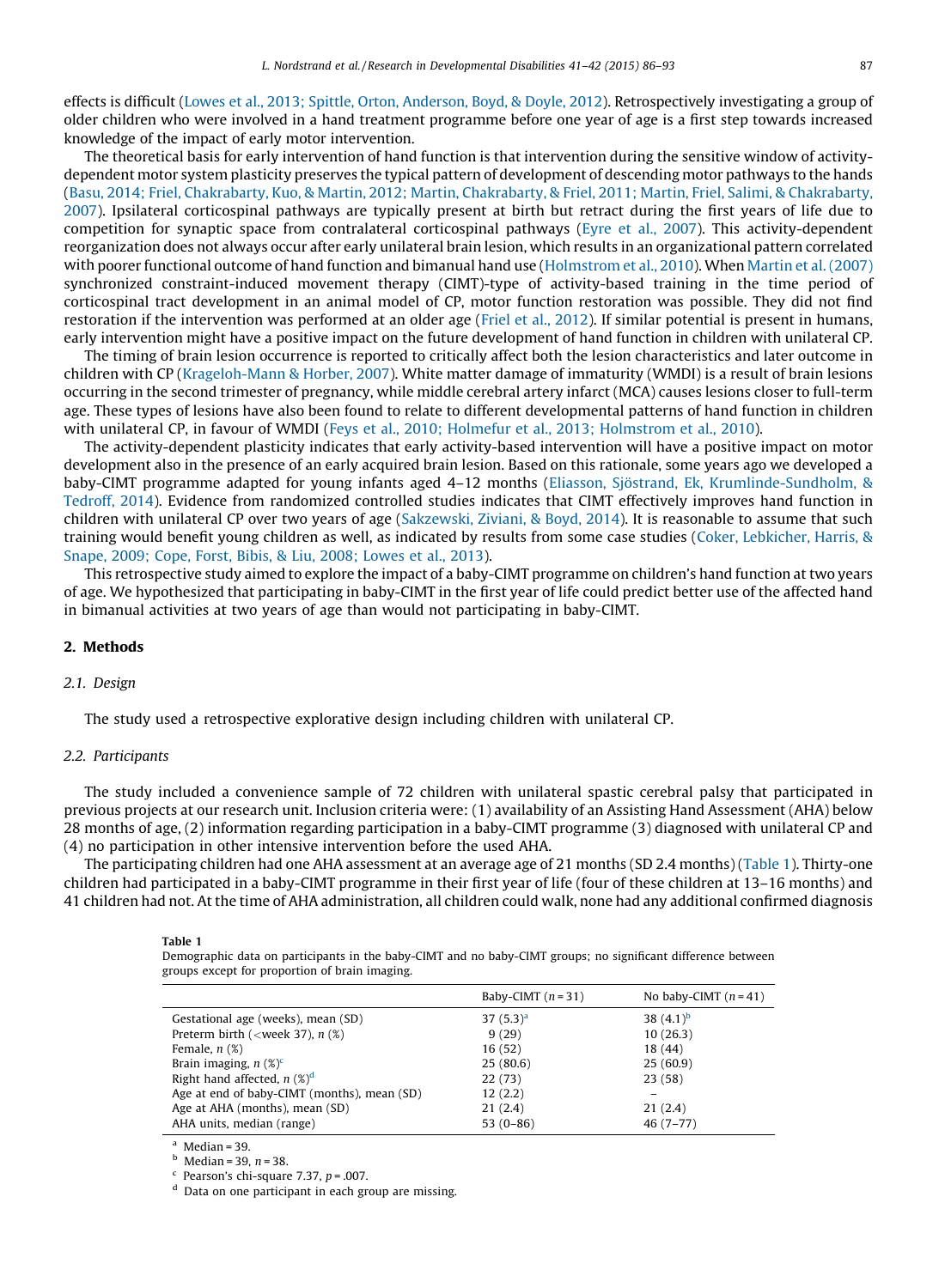#### <span id="page-2-0"></span>Table 2

Information on brain lesion characteristics, where available ( $n = 50$ ), in the baby-CIMT and no baby-CIMT groups.

|                                                        | Baby-CIMT $(n = 25)$ | No baby-CIMT $(n = 25)$ |  |  |
|--------------------------------------------------------|----------------------|-------------------------|--|--|
| Neuroimaging method, $n$ (%)                           |                      |                         |  |  |
| MRI                                                    | 20(80.0)             | 11 (44.0)               |  |  |
| <b>CT</b>                                              | 5(19.2)              | 14 (56.0)               |  |  |
| Basic pattern of damage, $n$ (%) <sup>a</sup>          |                      |                         |  |  |
| Focal infarct                                          | 13 (52)              | 6(24)                   |  |  |
| WMDI                                                   | 6(24)                | 11 (44)                 |  |  |
| Other <sup>b</sup>                                     | 6(24)                | 8(32)                   |  |  |
| Involvement of central nuclei, $n$ (%) <sup>c</sup>    |                      |                         |  |  |
| None or thalamus                                       | 6(30.0)              | 4(21.1)                 |  |  |
| Basal ganglia and thalamus                             | 14 (73.7)            | 15 (78.9)               |  |  |
| Extent of white matter reduction, $n$ (%) <sup>d</sup> |                      |                         |  |  |
| Mild/moderate                                          | 6(42.9)              | 9(52.9)                 |  |  |
| Severe                                                 | 8(57.1)              | 8(47.1)                 |  |  |
| Affected hemisphere, $n$ (%) <sup>e</sup>              |                      |                         |  |  |
| Unilateral lesion                                      | 17 (73.9)            | 13 (54.2)               |  |  |
| Bilateral lesion                                       | 6(26.1)              | 11 (45.8)               |  |  |

<sup>a</sup> Pearson's chi-square 4.34,  $p = 0.114$ .

b "Other" includes children with brain lesions as follows: 2 cortical and subcortical lesions of watershed/ parasagittal areas due to birth asphyxia, 1 simultaneous middle cerebral artery infarct and bilateral periventricular leucomalacia, 5 polymicrogyria, 1 closed-lip schizencephaly, 1 Sturge-Weber, 1 pons infarct, 1 sequelae of herpes encephalitis, and 2 normal findings. The children with normal findings were both in the baby-CIMT group.

Baby-CIMT  $n = 19$ , no baby-CIMT group  $n = 19$ , Pearson's chi-square 0.409,  $p = 0.522$ . The involvement of central nuclei is defined as volume reduction; due to small sample size, it was categorized broadly into one/none or both of the structures involved.

<sup>d</sup> Baby-CIMT  $n = 14$ , no baby-CIMT group  $n = 17$ , Pearson's chi-square 0.313,  $p = .576$  Periventricular white matter (WM) reduction in WMDI and white matter reduction in infarcts was classified as mild when based on visual assessment less than 50% of the white matter in the affected area was reduced, moderate when more than 50% of the white matter in the affected area was reduced and as severe when more than 50% of the white matter bulk of the affected hemisphere was reduced.

<sup>e</sup> Baby-CIMT  $n = 23$ , no baby-CIMT group  $n = 24$ , Pearson's chi-square 1.98,  $p = 0.159$ .

assumed to affect hand function, and any seizures were medically controlled. Most children were born full term; nine children with baby-CIMT and 10 children in the no baby-CIMT group were born preterm (<37 weeks) [\(Table](#page-1-0) 1). Neuroimaging information was available for 50 children (Table 2).

As infants, all children had been included in the usual physiotherapy hospital programmes which include advice on training and follow-up of motor development. In the ages of 8–12 months, the children were typically referred to local habilitation service centers. Usual care at these centers consists of psycho-social support and physical and occupational therapy, typically the occupational therapy starts somewhat later, closer to the second year. The therapies includes some training but mostly counselling and evaluation of motor function. The frequency of the different therapies are commonly once or twice per month. There has been no major changes in organization or resources of services during the period of data collection and therefore we assume that the usual care was similar for all children. This also means that baby-CIMT was an additional treatment, added to the usual care for some children.

## 2.3. Data extraction

The AHA-assessments included in this study had been collected between 2000 and 2012. The children had originally been recruited from the Stockholm region through their contacts with Karolinska University Hospital or habilitation service centres. The children volunteering to participate in the studies were typically recruited regardless of severity level of hand function as long as they could participate in the data collection.

Data for the no baby-CIMT group were mainly taken from other projects conducted before baby-CIMT was introduced as an early intervention programme in the Stockholm region, i.e., before 2008. For children who were included in projects after 2008, non-participation in baby-CIMT was confirmed by medical records.

Baby-CIMT was offered to children who had either previously been included in a follow-up programme after preterm birth or neonatal stroke, or been referred to the Karolinska University Hospital due to asymmetric hand function. Eligible children with observed asymmetric hand use and neurological signs of brain damage, referred to the occupational therapy department participated in the baby-CIMT programme (2008–2012). On reaching 18 months of age, children diagnosed with unilateral CP were invited to participate in ongoing projects in which AHA was used as an assessment tool and were thereby eligible for the present study.

It was confirmed that no children had been involved in other intensive training programmes before the AHA, used in this study was taken. The study was approved by the Regional Ethical Review Board of Stockholm, Sweden and was performed in accordance with the ethical principles of the Declaration of Helsinki.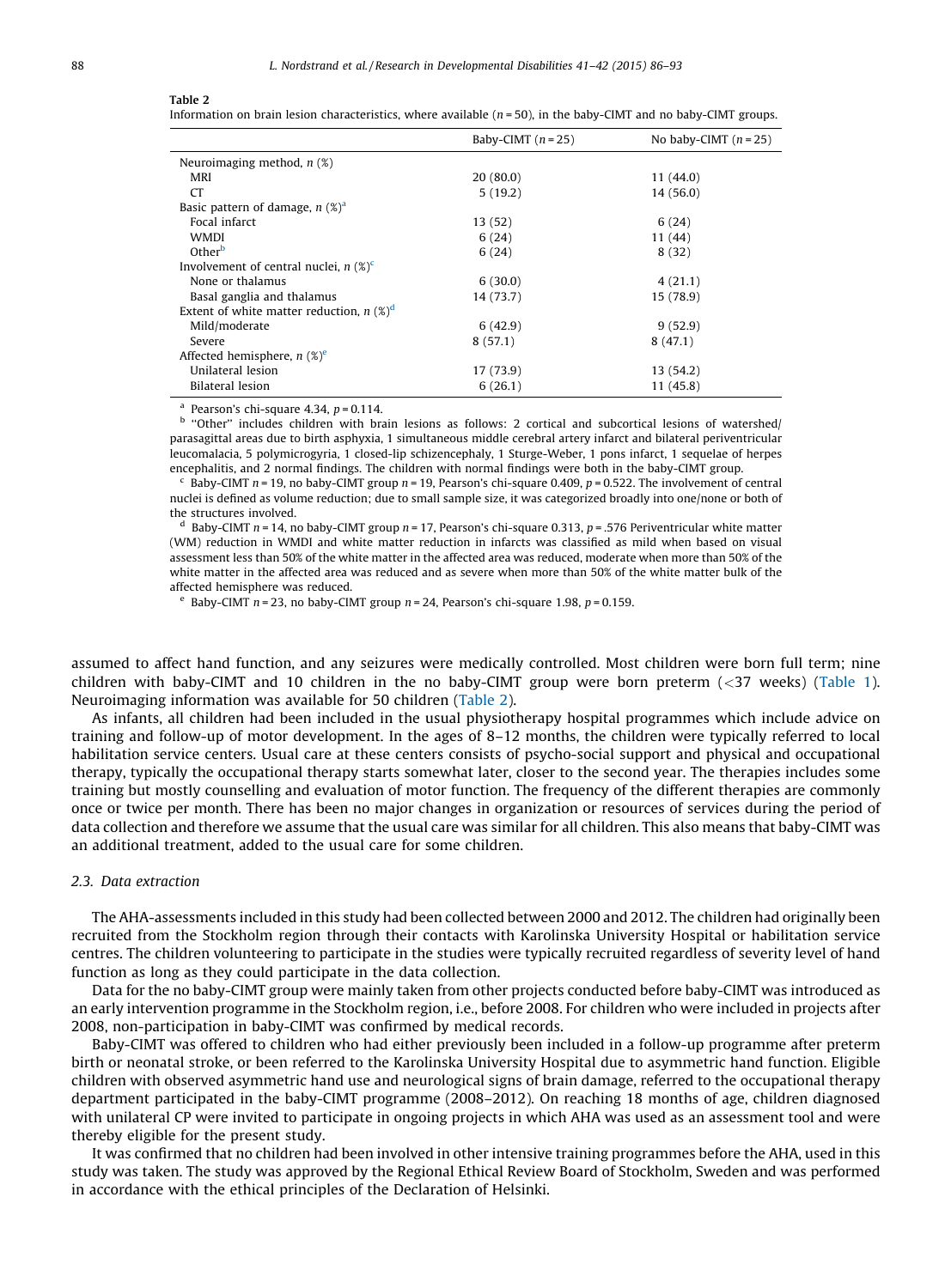#### 2.4. Predictor variables

### 2.4.1. Baby-CIMT

Baby-CIMT is an activity based intervention developed from CIMT and adapted for infants by making it feasible and harmless to other aspects of development [\(Eliasson](#page-7-0) et al., 2014). Baby-CIMT, like CIMT for older children, is characterized by restraint of the well-functioning hand and intensive training. The preferred hand was gently restrained using a very simple restraint (e.g., a sock, ordinary glove, or soft bandage) only during the training sessions. Toys specially selected depending on the child's age, interest, and functional ability were chosen for the treatment, which was based on the concept of massed practice. Parents administered the daily treatment under weekly guidance from an occupational therapist. The training lasted 30 min each day in two six-week periods separated by six weeks.

## 2.4.2. Neuroimaging

To control for possible confounding effects of the brain lesion, magnetic resonance imaging (MRI) or computer tomography ( $CT$ ,  $n = 5$ ), performed for clinical purposes, was specifically analyzed for this study. The images were visually analyzed in consensus by two experienced neuroradiologists who had no further information about child characteristics or AHA performance. MRI images were acquired using a 1.5T MRI system with protocols including T1- and T2-weighted images. The protocol for visual analysis was developed earlier [\(Holmstrom](#page-7-0) et al., 2010). The type of lesion in terms of the basic pattern of brain damage, lesion location, extent of white matter reduction, and involvement of the central nuclei (i.e., basal ganglia and thalamus) was defined when possible. The brain lesion characteristics are presented in [Table](#page-2-0) 2. For statistical purposes, three groups of brain lesion characteristics were defined: white matter damage of immaturity (WMDI), focal infarct, and ''other''. Children with findings classified as ''other'' had various damage patterns ([Table](#page-2-0) 2).

## 2.5. Outcome measure

#### 2.5.1. Assisting Hand Assessment (AHA)

The AHA examines how effectively children with unilateral impairment use their affected hand in bimanual activities, the assessment can be used from 18 months of age [\(Krumlinde-Sundholm,](#page-7-0) Holmefur, Kottorp, & Eliasson, 2007; Holmefur, [Krumlinde-Sundholm,](#page-7-0) & Eliasson, 2007). It consists of a standardized 15-min play session with pre-specified toys selected to stimulate bimanual exploration. The child sits at an adjustable table in a chair suitable for the child's age. The play session is video recorded and then scored using 22 items on a four-point scale (AHA version 4.4). The video recordings were previously analyzed by certified therapists, not aware of the aim of the present study at time of scoring. The total raw score is converted to an interval scale of AHA units ranging from 0 to 100 ([Krumlinde-Sundholm,](#page-7-0) 2012).

For statistical analysis, the children were divided into four functional levels based on their AHA scores. The cutoff values were determined in a consensus discussion by an expert group and from the results of a previous study ([Holmefur,](#page-7-0) [Krumlinde-Sundholm,](#page-7-0) Bergstrom, & Eliasson, 2010). Clinically meaningful differences guided the decision-making process.

High functional level (63–100 AHA units): These children used both hands together in play, spontaneously holding objects in the affected hand with a stable or nearly stable grasp.

Moderate functional level (39–62 AHA units): These children often but not always used the affected hand spontaneously. They grasped toys only from the well-functioning hand. The grasp was unstable and a number of objects slipped.

Low functional level (21–38 AHA units): These children commonly used one hand only and needed help to perform bimanual play. They held only a few objects in the affected hand, objects that they had placed there.

Very low functional level (0–20 AHA units): These children consistently used one hand only and needed help to perform bimanual play. At best, they could only hold objects in the affected hand that were placed there by someone else, not initiating purposeful movements with the affected hand.

## 2.6. Statistics

To detect any differences in demographic data between the baby-CIMT and no baby-CIMT groups, the Mann–Whitney U test and Pearson's chi<sup>2</sup> test were used. The distribution of children with and without baby-CIMT over the four functional levels was visually determined by inspection as a first step in the prediction analysis. To investigate predictors of future hand function, two binary logistic regressions oftwo outcomes (high versus very low functioning) were conducted. In the analysis, these two extremes were each set against the other levels as follows: high functioning set against the other (i.e., moderate, low, and very low) functional levels; and very low functioning set against the other (i.e., high, moderate, and low) functional levels ([Fig.](#page-4-0) 1 and [Table](#page-4-0) 3). The two variables included as possible predictors were intervention (i.e., baby-CIMT or no baby-CIMT) and the basic pattern of brain damage (i.e., WMDI, focal infarct, and ''other''). Logistic regression permits investigation of the impact of one predictor while controlling for the effect of the other predictor. Because information on brain lesion type was available for only 50 of the 72 participants [\(Table](#page-5-0) 4), multiple imputation of the missing brain lesion type data was conducted by means of predictive mean matching ([Landerman,](#page-7-0) Land, & Pieper, 1997). The results from the logistic regression will be presented as odds ratio (OR) and 95% confidence interval. OR of 1 indicates a similar occurrence of the outcome over the predictors.  $OR:s > 1$  indicates a higher likelihood of the outcome and  $OR:s < 1$  indicates a smaller likelihood of the investigated predictor to have the outcome. The significance level was set to  $p < 0.05$  and the data were analyzed using SPSS version 22. Multiple imputation was conducted using SOLAS version 4.0 (Statistical Solutions Inc., Saugus, MA, USA).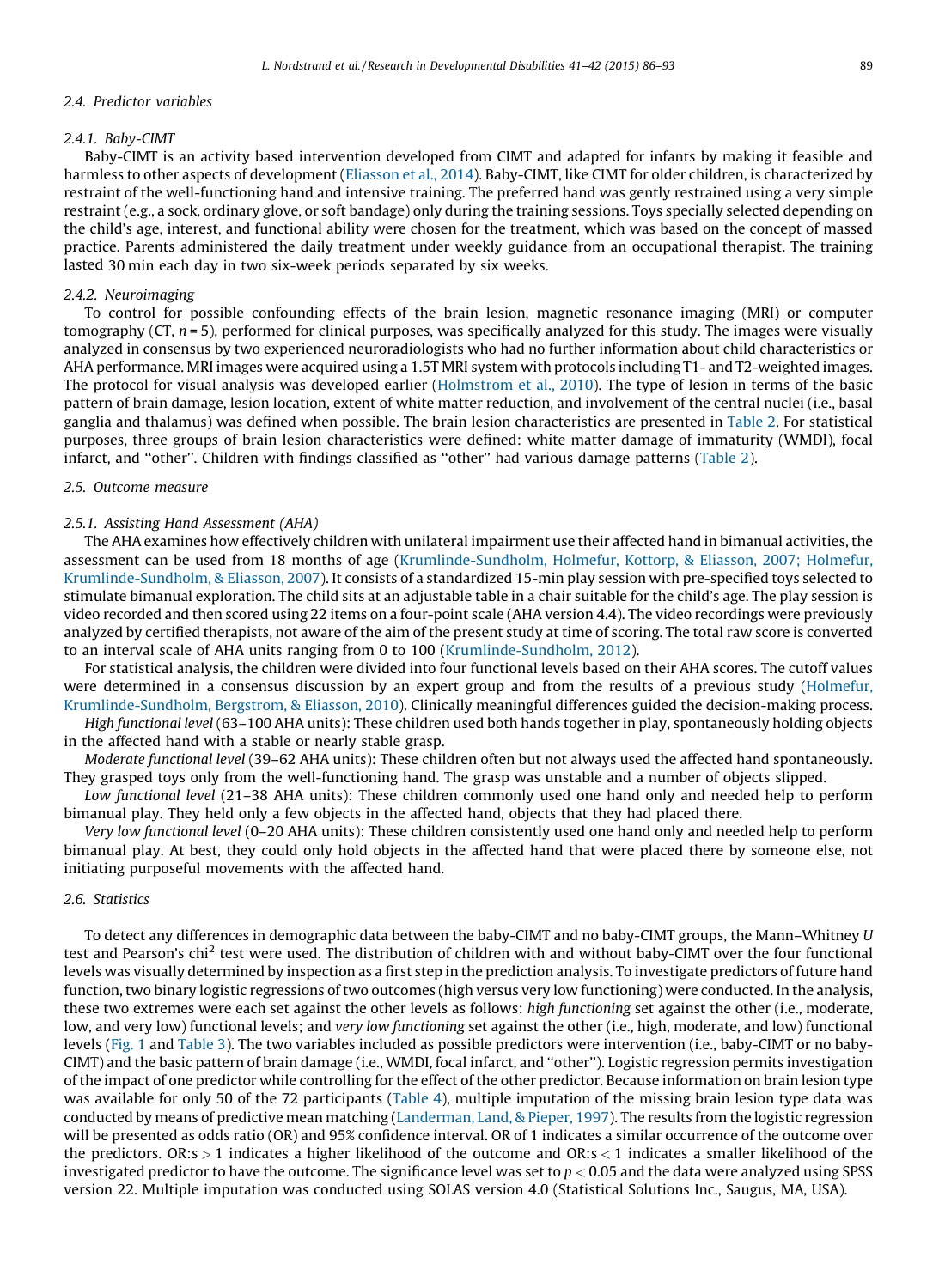<span id="page-4-0"></span>

Fig. 1. Proportional distribution over the four AHA levels for children with and without baby-CIMT, in per cent.

#### Table 3

Dichotomization of the outcome for the logistic regression.

| a) High functioning               |          |                  |  | b) Very low functioning |                                        |  |  |  |
|-----------------------------------|----------|------------------|--|-------------------------|----------------------------------------|--|--|--|
|                                   | High     | 63-100 AHA units |  | High                    | $63-100$ AHA units                     |  |  |  |
|                                   |          | Versus           |  | Moderate                | 39-62 AHA units<br>$\rightarrow$ other |  |  |  |
|                                   | Moderate | 39-62 AHA units  |  | Low                     | 21-38 AHA units                        |  |  |  |
| $other - $ Low<br>21-38 AHA units |          |                  |  |                         | <b>Versus</b>                          |  |  |  |
|                                   | Very low | 0-20 AHA units   |  | Very low                | 0-20 AHA units                         |  |  |  |



#### 3. Results

Children with and without baby-CIMT were equivalent in gestational age (Mann–Whitney U test  $p = 0.794$ ), gender (Pearson's chi<sup>2</sup> = 0.421, p = 0.516), affected side (Pearson's chi<sup>2</sup> = 1.909, p = 0.167), and age at the AHA (Mann–Whitney U test  $p = 0.683$ ). Children with and without baby-CIMT had similar median values on the AHA and the variation in ability was large within both groups with no significant difference in variation between groups (Mann–Whitney U test  $p = 0.189$ , [Table](#page-1-0) 1). The children were differently distributed among the four functional levels between the baby-CIMT and no baby-CIMT groups (Fig. 1 and [Table](#page-5-0) 4). More children with baby-CIMT had a high functional level ( $n = 11, 35.5\%$ ) than did children with no baby-CIMT ( $n = 5$ , 12.2%). Fewer children with baby-CIMT had a very low functional level ([Table](#page-5-0) 4), though the proportion (16.1%) was not significantly lower than in the no baby-CIMT group (26.8%) (Fig. 1).

The analysis of available neuroimaging data (baby-CIMT  $n = 25$ , 80.6%, no baby-CIMT  $n = 25$ , 60.9%; [Table](#page-1-0) 1) indicated a similar distribution of the basic patterns of brain damage in the two groups (Pearson's chi<sup>2</sup> = 4.34, p = .114). The baby-CIMT and no baby-CIMT groups were also found to be equivalent in other brain lesion characteristics ( $p > 0.05$ , [Table](#page-2-0) 2). Bilateral lesions were found in both groups, despite clinical symptoms that were clearly unilateral [\(Table](#page-2-0) 2).

## 3.1. Prediction of high functioning

Participation in baby-CIMT was found to be a significant predictor of having a high functional level regardless of the underlying basic pattern of brain damage (i.e., controlling for the different distributions of brain lesion types in the baby-CIMT and no baby-CIMT groups) (OR 5.83, 95% CI 1.44–23.56,  $p = 0.001$ ; [Table](#page-5-0) 5–High Functioning). Children in the baby-CIMT group were 5.83 times more likely to be high functioning than were children in the no baby-CIMT group. There was no significant difference in the odds of high functioning between the two basic patterns of brain damage (i.e., focal infarct and WMDI) when controlling for intervention (OR 2.96, 95% CI 0.42–21.06,  $p = 0.277$ ; [Table](#page-5-0) 5–High functioning). Subjects with brain lesions classified as ''other'' had higher odds of being high functioning than did those with focal infarct (OR 8.15, 95% CI  $1.11-59.79$ ,  $p = .039$ ), although this finding should be interpreted with caution due to the large variation in brain lesion types within the "other" group [\(Table](#page-2-0) 2).

#### 3.2. Prediction of very low functioning

Whether or not a child had participated in baby-CIMT was not a significant predictor of very low functioning (OR 0.31, 95% CI 0.08–1.17, p = 0.084; [Table](#page-5-0) 5—Very low functioning) when controlling for brain lesion type. When comparing the basic pattern of brain damage (i.e., WMDI vs. focal infarct), the odds were lower for children with WMDI regardless of whether or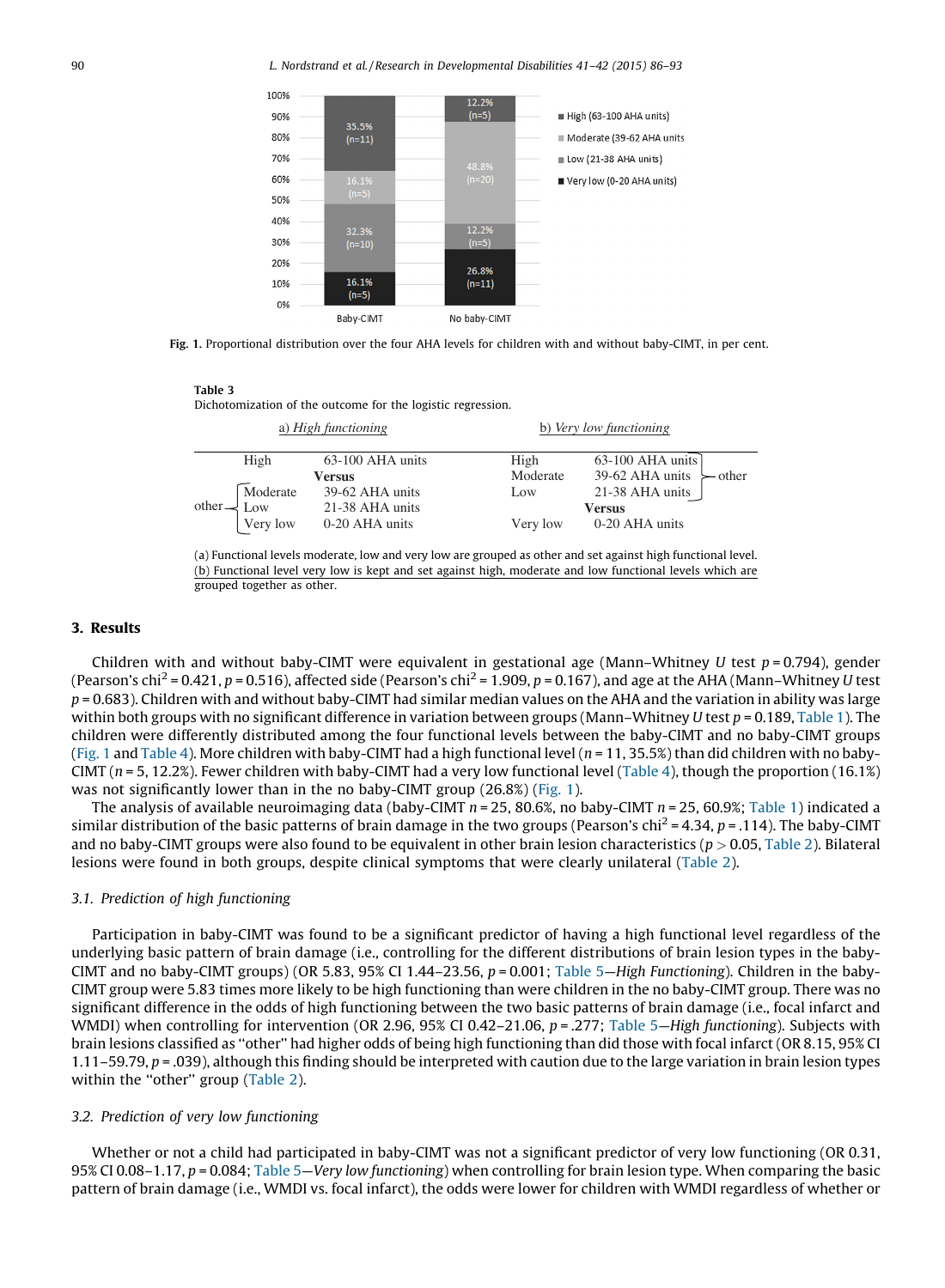#### <span id="page-5-0"></span>Table 4

Distribution over functional levels and observed basic pattern of brain damage for the baby-CIMT and no baby-CIMT groups, shown as number of participants.

|          | Baby-CIMT     |             |       |         |       | No baby-CIMT  |             |          |         |       |
|----------|---------------|-------------|-------|---------|-------|---------------|-------------|----------|---------|-------|
|          | Focal infarct | <b>WMDI</b> | Other | Missing | Total | Focal infarct | <b>WMDI</b> | Other    | Missing | Total |
| High     |               | ∼           |       |         | 11    |               |             |          |         |       |
| Moderate |               | ı           | 0     | 0       |       |               |             |          |         | 20    |
| Low      |               | ı           |       |         | 10    |               |             |          | ı       |       |
| Very low |               |             |       | 0       |       |               |             | $\Delta$ |         |       |
| Total    | 13            | h           | b     | b       | 31    | h             |             |          | 16      | 41    |

#### Table 5

Results of the two separate logistic regression analyses: high functioning shows the analysis of high vs. other functional levels, very low functioning shows the analysis of very low vs. other functional levels.

| p-Value                  |  |
|--------------------------|--|
|                          |  |
|                          |  |
| $\qquad \qquad =$        |  |
| 0.084                    |  |
|                          |  |
| $\overline{\phantom{a}}$ |  |
| 0.038                    |  |
| 0.713                    |  |
|                          |  |

<sup>a</sup> No baby-CIMT group ( $n = 41$ ) were set as the reference variable.

**b** Imputed values instead of missing values were used.

 $c$  Focal infarct was chosen as the reference variable in dummy coding the basic pattern of damage.

\* Significance level,  $p < 0.05$ .

not they had participated in baby-CIMT (OR 0.13, 95% CI 0.02–0.90,  $p = 0.038$ ). This indicates that children with WMDI were less likely to have very low function at two years of age than were children with focal infarct. No significant difference was found between children with lesions classified as "other" and with focal infarcts (OR 0.76, 95% CI 0.17–3.34,  $p = 0.038$ ; Table 5—Very low functioning).

## 4. Discussion

The present findings show that using baby-CIMT, in addition to usual care, during the first year of life increases the odds of having better use of the affected hand in bimanual activities at two years of age. The likelihood of having a high-functioning involved hand was six times higher in the baby-CIMT group, regardless of the basic pattern of brain damage. It was not as clear whether baby-CIMT prevents children from having a very low functional level, since the p-value of 0.084 can only suggest a possible intervention effect in favour of baby-CIMT.

Compared to earlier attempts to demonstrate that early intervention affects motor development, the baby-CIMT programme is promising. No early intervention programme has yet demonstrated a long-lasting effect on motor development, in either preterm children [\(Spittle](#page-7-0) et al., 2012) or children at high risk of developmental disorders ([Hielkema](#page-7-0) et al., [2011](#page-7-0)). As suggested by [Hadders-Algra](#page-7-0) (2011), this might be because the previous programmes apply a broad developmental perspective and include various more or less defined treatment elements administrated to a heterogeneous group of children, i.e., including children who would not later fulfill the diagnostic criteria of CP ([Hadders-Algra,](#page-7-0) 2011). The different dosage of treatment in this study, (usual care or usual care + baby-CIMT) makes it still difficult to know if it was the treatment elements or different dosage which mainly contributed to the results. However, baby-CIMT differs from previous approaches in that it involves specific, high-intensity hand training and targets only the specific limitations of children with unilateral CP. There have been concerns about the effects of baby-CIMT on the non-involved hand; however, it should be emphasized that the non-involved hand was restrained only during training, for 30 min per day. There have also been concerns about a minimal cognitive level required for taking advantage of CIMT in older children. By adjusting CIMT to baby-CIMT it is shown that even children at early age, with immature cognitive level can benefit from the programme.

As earlier descriptive studies clearly indicate that the type, location, and timing of the brain lesion strongly influence and can be used as predictors of development (Boardman et al., 2005; Holmefur et al., 2013; [Holmstrom](#page-7-0) et al., 2010; O'Shea et al., [2008](#page-7-0)), one can expect brain damage to exert a stronger effect in the present study. Interestingly, baby-CIMT seems promising independent of brain lesion, at least in high-functioning children. However, brain lesion type was still an important factor predicting bimanual hand function in the low-function group, in which children with WMDI were less likely to be very low functioning. In this study we only investigated the type of brain lesion related to lesion timing, but the results are probably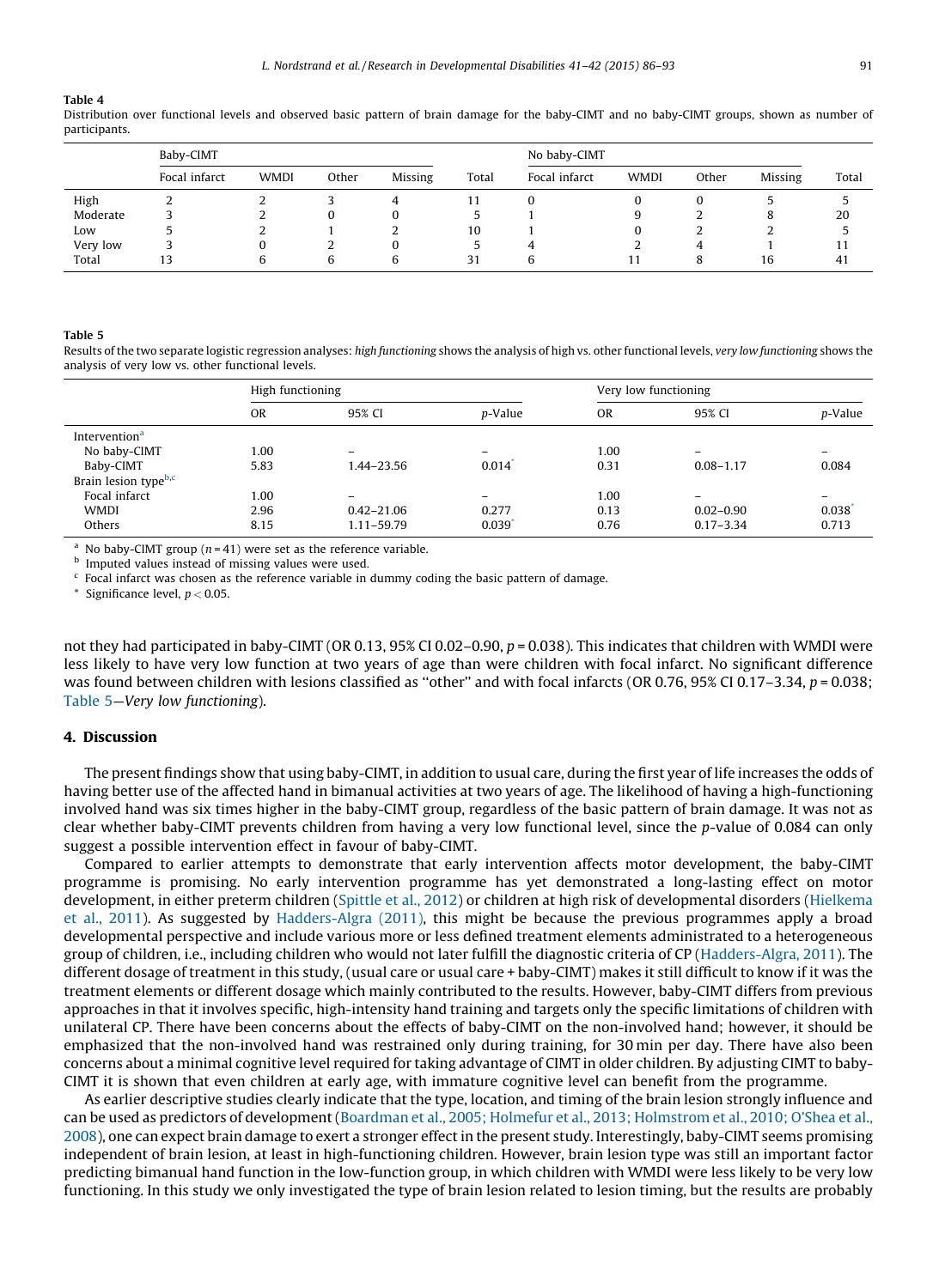<span id="page-6-0"></span>also influenced by other brain lesion characteristics, such as lesion size, that we could not take into account in the statistical model. The impact of brain lesion on intervention outcome is rarely considered. One study demonstrates that one block of CIMT at age 2–3 years can predict better longitudinal development of bimanual hand use, but this treatment effect diminishes when controlling for brain lesion and baseline ability (Eliasson & [Holmefur,](#page-7-0) 2014); in other studies of older children, the results are inconclusive (Islam et al., 2014; [Kuhnke](#page-7-0) et al., 2008).

The present retrospective cohort design including only one measure of the children's hand function could be seen as a weakness, because it does not establish a causal effect to the extent of an experimental design. However, an experimental design requires assessments that can be used both before and after intervention and there are few assessment options available for children with unilateral CP attwo years of age (Greaves, Imms, Dodd, & [Krumlinde-Sundholm,](#page-7-0) 2010). The choice of design enabled us to study a possible effect of early intervention, which has so far been very difficult to do using prospective designs. In prospective designs, the lack of sensitive assessments specifically measuring hand function in infants with unilateral CP is an obstacle ([Krumlinde-Sundholm](#page-7-0) et al., 2015). The assessments available are normative tests of developmental milestones or neurological examinations in which the child is expected to use the preferred hand. None of these tests can validly capture or measure the specific hand function characteristics of children with signs of unilateral CP. By using a retrospective design, we were able to use an assessment tool developed and evaluated for children with unilateral CP. Another advantage of this design is that only children with a confirmed diagnosis were included. Including young infants in research studies before their diagnosis is confirmed has inherent problems. Early signs of CP do not necessary lead to a confirmed diagnosis; for example, in a previous intervention study in infants, only 50% of children had a confirmed diagnosis of CP at later age (Blauw-Hospers, de Graaf-Peters, Dirks, Bos, & Hadders-Algra, 2007).

Convenience sampling of children included in the present study could be another source of bias. On the other hand, data on children in the no baby-CIMT group were collected mainly before baby-CIMT was an available therapeutic option and could be seen as a strength, as it ensures the usual care concept. To enable statistical analysis, the children were divided into functional levels. We used findings from a previous study ([Holmefur](#page-7-0) et al., 2010) and clinical reasoning to define additional levels ahead of further analysis. Due to the small sample size, we could only control for three groups of brain lesion in the statistical model. The WMDI and focal infarct groups are clearly defined, while the third group, ''other,'' is very heterogeneous and therefore difficult to interpret [\(Table](#page-2-0) 2). The complexity of brain lesions needs further exploration. Even more importantly for this study would have been a measure of the development of the corticospinal tract since this brain structure is expected to be targeted by the investigated intervention. To avoid overestimating the predictive value of baby-CIMT, we conducted multiple imputation of the variable basic pattern of damage, allowing us to include all children in the logistic regression model (Baneshi & Talei, 2011; van der Heijden, Donders, Stijnen, & Moons, 2006).

### 5. Conclusions

Taking into account the limitations of this study, the findings show that neurorehabilitation at early age can be effective and that baby-CIMT was an applicable model of intervention. Whether it is more effective than later intervention or other models for intervention has to be investigated further. Future studies monitoring early motor development in relation to different brain lesion types, training dosages, and training frequencies along with instrument development for this group is also needed.

### Conflict of interest statement

Authors Holmefur and Eliasson are both shareholders in the company Handfast AB (Inc.) which supplies training courses and test material for the Assisting Hand Assessment which is the main outcome measure in this study. This company is partly owned and supported by the Karolinska Innovations AB (Inc.). The company has not been involved in or funded any part of the study. For other authors, Nordstrand and Kits, no conflict of interest is present.

#### Acknowledgements

We would like to thank the statistician, Jan Kowalski, for his excellent advice. This study was financially supported by Stiftelsen Frimurarna Barnhuset i Stockholm (2012), Stiftelsen Majblomman (2013), Hjärnfonden (2013), Swedish Research Council (grant nos. 521-211-2655 and 521-2011-456), Karolinska Institutet Faculty Funds (KID), and Strategic Research Program in Care Sciences at Karolinska Institutet.

#### References

Baneshi, M. R., & Talei, A. R. (2011). Multiple [imputation](http://refhub.elsevier.com/S0891-4222(15)00042-6/sbref0005) in survival models: Applied on breast cancer data. Iranian Red Crescent Medicine Journal, 13(8), 544-549. Basu, A. P. (2014). Early intervention after perinatal stroke: Opportunities and challenges. Developmental Medicine and Child Neurology, 56(6), 516–521. [http://](http://dx.doi.org/10.1111/dmcn.12407) [dx.doi.org/10.1111/dmcn.12407](http://dx.doi.org/10.1111/dmcn.12407)

Blauw-Hospers, C. H., de Graaf-Peters, V. B., Dirks, T., Bos, A. F., & Hadders-Algra, M. (2007). Does early intervention in infants at high risk for a developmental motor disorder improve motor and cognitive development? Neuroscience and Biobehavioral Reviews, 31(8), 1201–1212. [http://dx.doi.org/10.1016/j.](http://dx.doi.org/10.1016/j.        neubiorev.2007.04.010) [neubiorev.2007.04.010](http://dx.doi.org/10.1016/j.        neubiorev.2007.04.010)